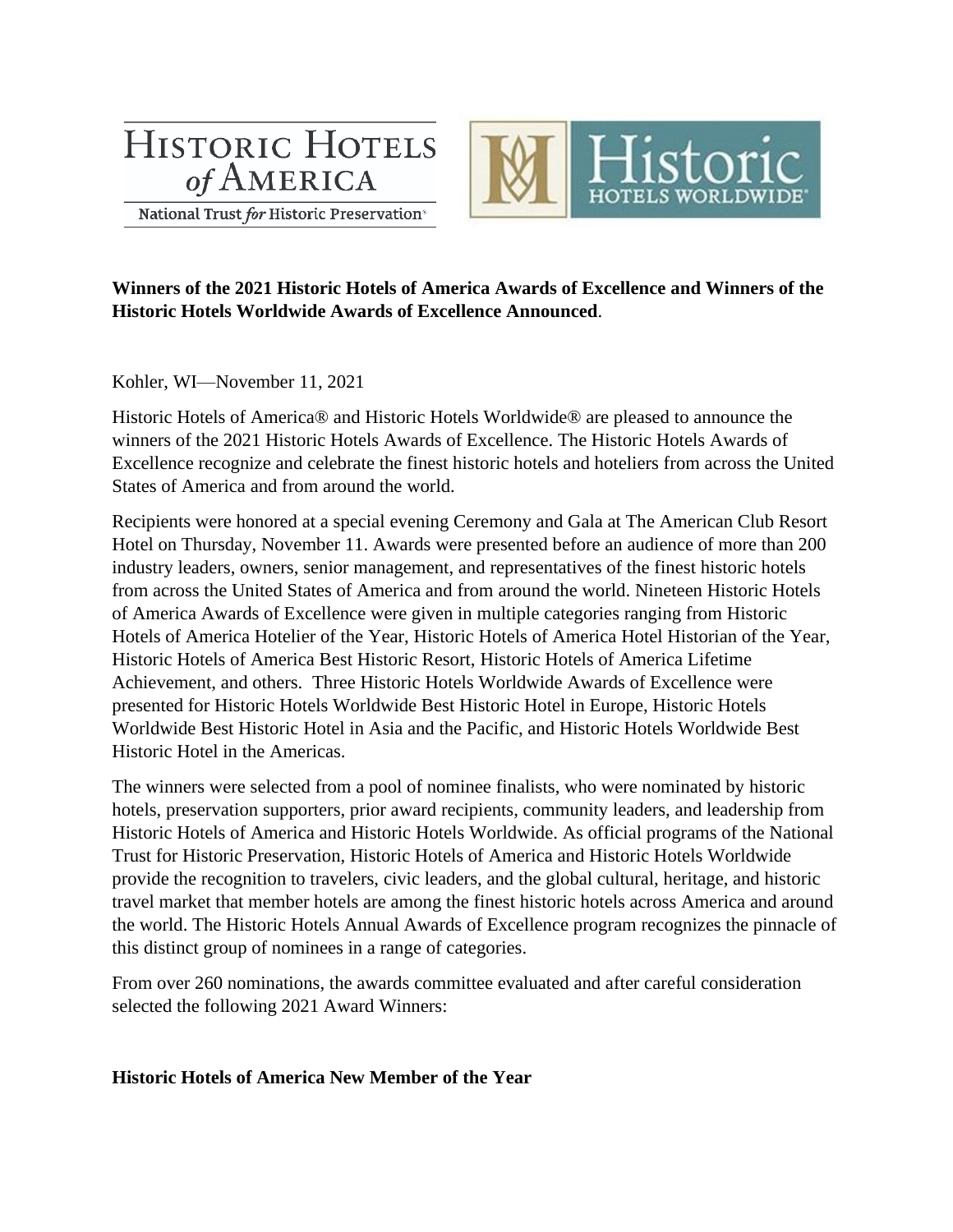This award is presented to a new member hotel that best demonstrates immediate engagement, activation, and passionate support of Historic Hotels of America.

• [The Alisal Guest Ranch & Resort \(1946\) Solvang, California](https://www.historichotels.org/us/hotels-resorts/the-alisal-guest-ranch-and-resort/)

## **Historic Hotels of America Best Social Media of a Historic Hotel**

This award is presented to a hotel that actively engages consumers by sharing the best of its history through social media, including Facebook, Twitter, and Instagram with interesting facts, photos, and contests.

• Grand Hotel (1887) [Mackinac Island, Michigan](https://www.historichotels.org/us/hotels-resorts/grand-hotel/)

# **Historic Hotels of America Sustainability Champion**

This award is presented to a hotel that best implements and practices innovative green initiatives and programs, demonstrating historic preservation is the ultimate green.

• [Airlie \(1899\) Warrenton, Virginia](https://www.historichotels.org/us/hotels-resorts/airlie/)

# **Historic Hotels of America Best Small Historic Inn/Hotel (Under 75 Guestrooms)**

This award is presented to a hotel under 75 guestrooms that best celebrates its history in the guest experience and provides exceptional customer hospitality and service.

• [The Blackburn Inn & Conference Center \(1828\) Staunton, Virginia](https://www.historichotels.org/us/hotels-resorts/blackburn-inn/)

## **Historic Hotels of America Best Historic Hotel (76-200 Guestrooms)**

This award is presented to a hotel with 76-200 guestrooms that best celebrates its history in the guest experience and provides exceptional customer hospitality and service.

• [The King and Prince Beach & Golf Resort \(1935\) St. Simons Island, Georgia](https://www.historichotels.org/us/hotels-resorts/the-king-and-prince-beach-and-golf-resort)

## **Historic Hotels of America Best Historic Hotel (201-400 Guestrooms)**

This award is presented to a hotel with 201-400 guestrooms that best celebrates its history in the guest experience and provides exceptional customer hospitality and service.

• [The Skirvin Hilton Oklahoma City \(1911\) Oklahoma City, Oklahoma](https://www.historichotels.org/us/hotels-resorts/the-skirvin-hilton-oklahoma-city)

## **Historic Hotels of America Best Historic Hotel (Over 400 Guestrooms)**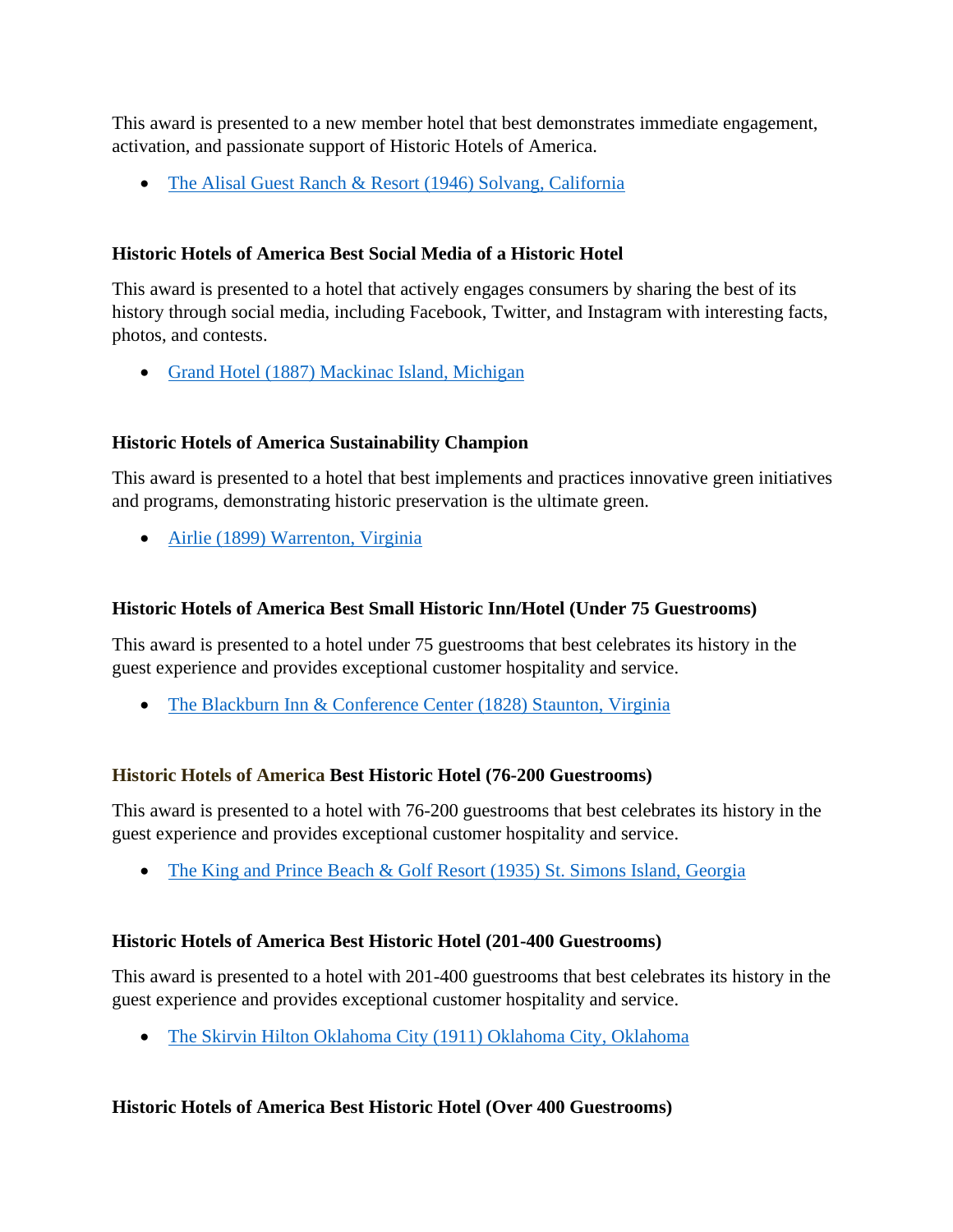This award is presented to a hotel over 400 guestrooms that best celebrates its history in the guest experience and provides exceptional customer hospitality and service.

• Palmer House<sup>®</sup>, A Hilton Hotel (1871) Chicago, Illinois

# **Historic Hotels of America Best City Center Historic Hotel**

This award is presented to a hotel located in a city center that best celebrates its history in the guest experience and provides exceptional customer hospitality and service.

• [The Westin Poinsett \(1925\) Greenville, South Carolina](https://www.historichotels.org/us/hotels-resorts/the-westin-poinsett/)

# **Historic Hotels of America Best Historic Resort**

This award is presented to a historic resort that best celebrates its history in the guest experience and provides exceptional customer hospitality and service.

• [Hotel del Coronado, Curio Collection by Hilton \(1888\) Coronado, California](https://www.historichotels.org/us/hotels-resorts/hotel-del-coronado/)

## **Historic Hotels of America Hotel Historian of the Year**

This award is presented to a hotel historian who best demonstrates a passion for preserving, displaying, and interpreting the history of his or her hotel, a true ambassador of the past.

• Tom Vickstrom at [The Hermitage Hotel \(1910\) Nashville, Tennessee](https://www.historichotels.org/us/hotels-resorts/the-hermitage-hotel)

## **Historic Hotels of America Best Historic Restaurant in Conjunction with a Historic Hotel**

This award is presented to a restaurant that is part of a historic hotel that offers the finest cuisine, historic atmosphere, and exceptional customer service.

• Top of the Mark at the InterContinental Mark Hopkins Hotel (1926) San Francisco, [California](https://www.historichotels.org/us/hotels-resorts/intercontinental-mark-hopkins-hotel/)

# **Historic Hotels of America Ambassador of the Year (Celebrating 20+ Years of Service)**

This award is presented to an individual who has dedicated his or her career to a historic hotel for at least twenty years and has shown exemplary hospitality and service to the hotel and its guests.

• Cherie LeJeune at [The American Club Resort Hotel \(1918\) Kohler, Wisconsin](https://www.historichotels.org/us/hotels-resorts/the-american-club/)

# **Historic Hotels of America Legendary Family Historic Hoteliers of the Year**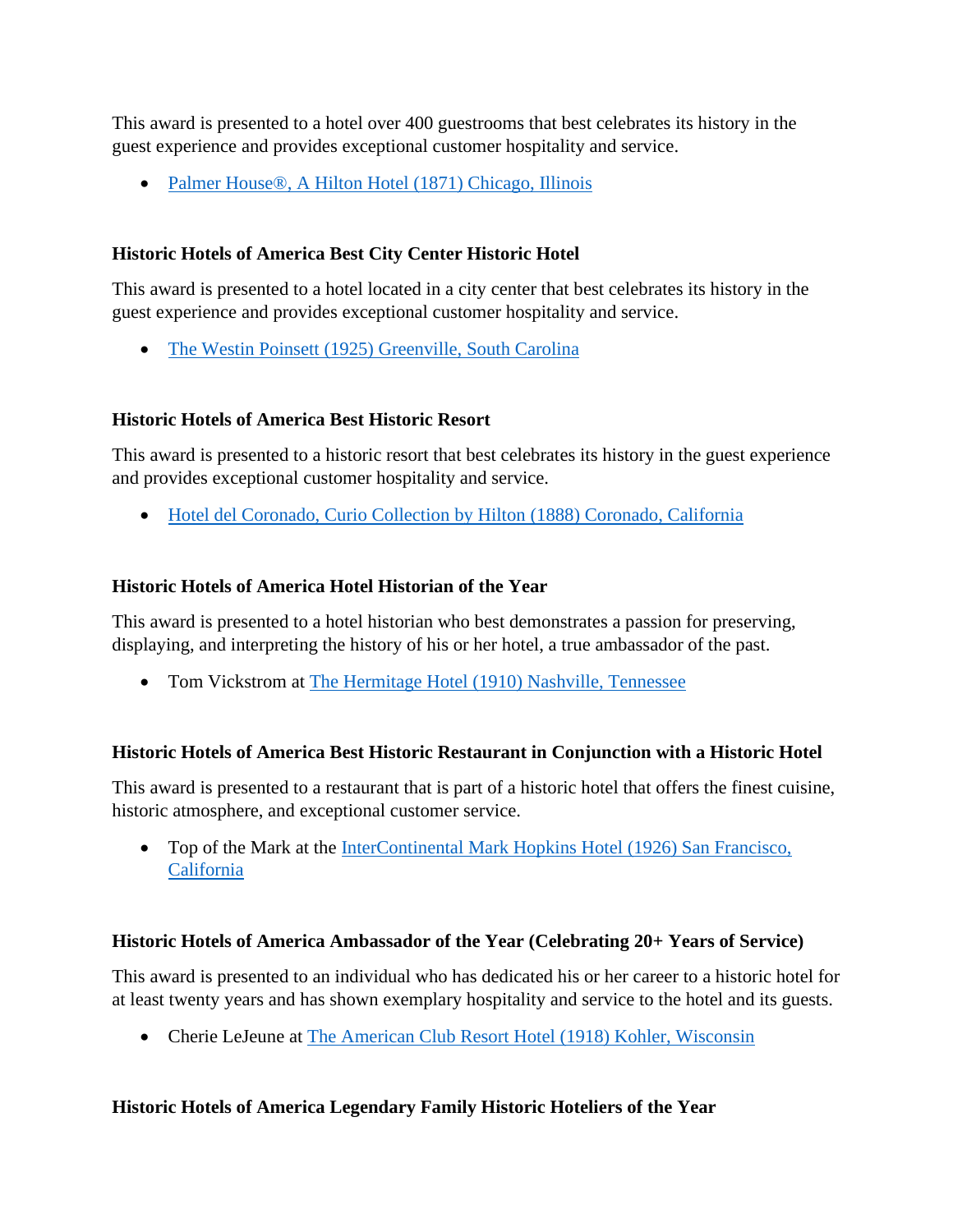This award is presented to a multi-generational family ownership entity or management company which has served as an exemplary role model in the operation of the historic hotels entrusted to its stewardship, as well as a demonstrated legacy of commitment to preservation, and active participation in Historic Hotels of America.

• The Widman Family at Charming Inns®: [John Rutledge House Inn,](https://www.historichotels.org/us/hotels-resorts/john-rutledge-house-inn) Kings Courtyard Inn [\(1853\),](https://www.historichotels.org/us/hotels-resorts/kings-courtyard-inn/) [Wentworth Mansion®](https://www.historichotels.org/us/hotels-resorts/wentworth-mansion) (1886), Circa 1886 Restaurant (1886) Charleston, South Carolina

## **Historic Hotels of America Steward of History and Historic Preservation**

This award is presented to a leader whose passion has helped to preserve a historic hotel and whose dedication to historic preservation will ensure that future generations of travelers can experience its history.

• Bruce Haines at [Historic Hotel Bethlehem \(1922\) Bethlehem, Pennsylvania](https://www.historichotels.org/us/hotels-resorts/historic-hotel-bethlehem)

# **Historic Hotels of America Historic Hotelier of the Year**

This award is presented to the recipient demonstrating the highest contribution to furthering the celebration of history at historic hotels as well as leadership and innovation.

• John Dewberry at [The Dewberry \(1965\) Charleston, South Carolina](https://www.historichotels.org/us/hotels-resorts/the-dewberry-charleston/)

# **Historic Hotels of America Lifetime Achievement Award**

This award is presented to individuals whose lifelong passion has resulted in the preservation and celebration of the history and stories of a legendary historic hotel.

• Jeanne and Grant Genzlinger at The Settlers Hospitality Group: The Sayre Mansion [\(1858\),](https://www.historichotels.org/us/hotels-resorts/the-sayre-mansion) [Ledges Hotel \(1890\),](https://www.historichotels.org/us/hotels-resorts/ledges-hotel/) [The Settlers Inn at Bingham Park \(1927\),](https://www.historichotels.org/us/hotels-resorts/the-settlers-inn-at-bingham-park) and [Silver](https://www.historichotels.org/us/hotels-resorts/silver-birches)  [Birches \(1927\)](https://www.historichotels.org/us/hotels-resorts/silver-birches) Pennsylvania

## **Best Historic Hotels Worldwide Hotel in Europe**

This award is presented to a hotel in Europe that best celebrates its history in the guest experience and provides exceptional customer hospitality and service.

• [Hotel Hacienda de Abajo \(1493\) Santa Cruz de Tenerife, Spain](https://www.historichotels.org/hotels-resorts/hotel-hacienda-de-abajo/)

## **Best Historic Hotels Worldwide Hotel in Asia/Pacific**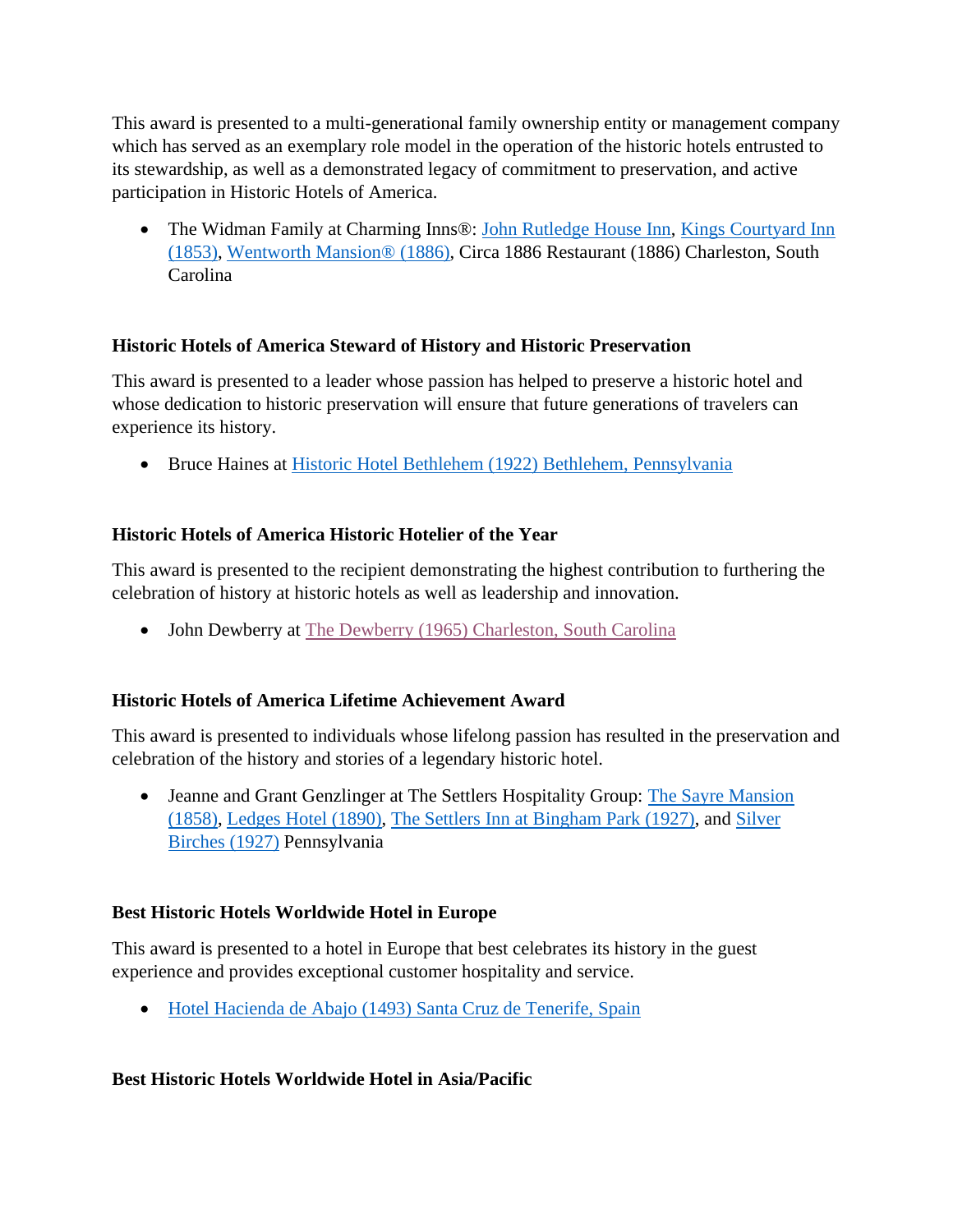This award is presented to a hotel in Asia/Pacific that best celebrates its history in the guest experience and provides exceptional customer hospitality and service.

• [Las Casas Filipinas de Acuzar \(1780\) Bagac, Philippines](https://www.historichotels.org/hotels-resorts/las-casas-filipinas-de-acuzar/)

## **Best Historic Hotels Worldwide Hotel in the Americas**

This award is presented to a hotel in the Americas that best celebrates its history in the guest experience and provides exceptional customer hospitality and service.

• [Hacienda de los Santos Resort & Spa \(1685\) Alamos,](https://www.historichotels.org/hotels-resorts/hacienda-de-los-santos) Mexico

# **Historian of the Year**

This award is presented to an individual for making a unique contribution in the research and presentation of history, and whose work has encouraged a wide, if not provocative, discussion and greater understanding of the history of our nation.

• [Brigadier General Ty Seidule, U.S. Army \(retired\)](https://www.historichotels.org/us/press/press-releases/brigadier-general-ty-seidule-us-army-retired-named-historian-of-the-year)

# **Legacy of Innovation and Inspiration Award**

This award recognizes the extensive accomplishments of Horst Schulze in pioneering innovative concepts for achieving uncommon success, for being a thought leader on exceptional service, a legend and inspiring leader in the hotel world, and whose teachings and vision have reshaped the concepts of service and hospitality across industries.

• [Horst Schulze](https://www.historichotels.org/us/press/press-releases/horst-schulze-named-the-recipient-of-the-historic-hotels-legacy-of-innovation-and-inspiration-award)

"It is an honor to congratulate all the 2021 Annual Awards of Excellence winners," said Lawrence Horwitz, Executive Vice President, Historic Hotels of America and Historic Hotels Worldwide. "The winners are the finest historic hotels and hoteliers from the across the United States and from around the world. The historic hotels nominated include small historic inns, boutique hotels, lifestyle hotels, and resorts. They represent small towns to large cities to UNESCO World Heritage destinations. We applaud the dedication and passion of the thousands of individuals working at these iconic and legendary hotels that keep the stories alive from the past and make staying or celebrating special occasions at these historic hotels memorable experiences. The hotels on this list represent the very best spirit of perseverance and preservation of Historic Hotels. Through the many chapters these buildings have seen, it is the care of their staff, owners, and operators and the support of travelers that allow these stories to continue."